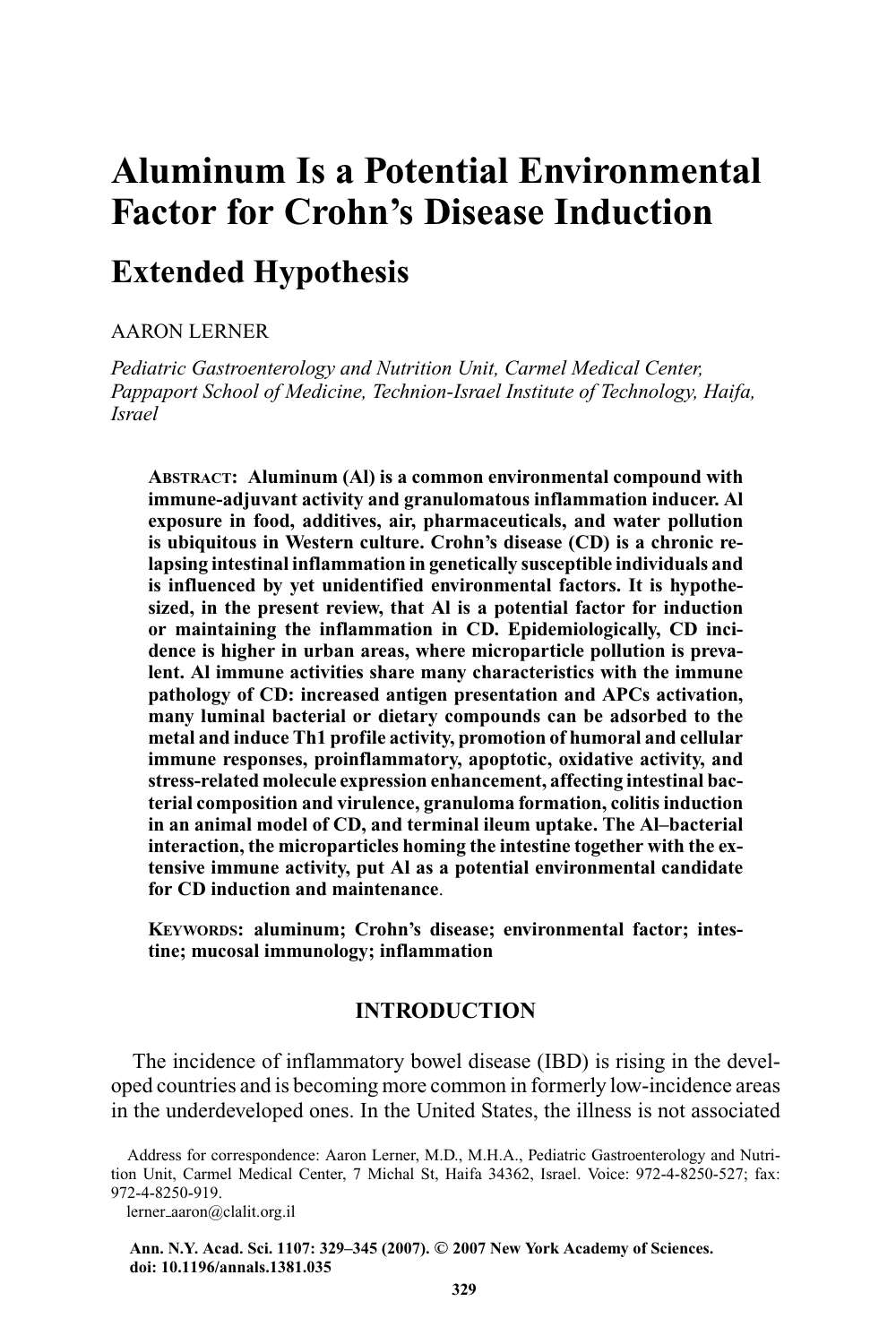with Caucasians alone; it is spreading to Hispanics and African Americans, suggesting that environmental factors play a role in disease expression. It is clear from twin studies that genetic determinants account for at most 50% of Crohn's disease (CD) susceptibility. On the other hand, cigarette smoking, appendectomy, and enteric infections are the best characterized environmental factors. The ordinarily balanced ecosystem between epithelial cells, immune system, and resident flora is disrupted in CD, resulting in chronic, relapsing intestinal inflammation. The dysregulated immune reaction and the loss of tolerance toward the commensal microbiota or to some of its constituents are the current hypotheses for the development of  $CD<sup>1</sup>$ .

These aberrant immune reactions could be primary or secondary processes. However, it is also possible that environmental factors could initiate such inflammatory reaction. For many years, exposure to xenobiotic-like metals was suggested to induce an immune response in different diseases including autoimmune conditions.<sup>2</sup>,<sup>3</sup> For example, mercury induces antibodies against renal antigens and inhibits  $RT6$ <sup>+</sup> T cells.<sup>4</sup> The same metal is at the origin of murine mercury-induced autoimmune disease.<sup>5</sup> Exposure to cobalt, aluminum (Al), tin, zirconium, and beryllium has been associated with lung inflammation6,<sup>7</sup> and granulomatous pneumonitis.<sup>7</sup> Zirconium lactate was implicated in causing specific cell-mediated granulomatous skin reaction.<sup>8</sup> Podoconiosis, an endemic, nonfilarial form of elephantiasis results from absorption of microparticles of silica and alumino-silicates through bare feet and metals, such as silica, titanium, and Al are present in microgranulomata within the inguinal lymph nodes.<sup>9</sup> Silver taken up into cells via transferring receptors results in the presence of selected  $CD4^+$  T cells<sup>10</sup> and T cell clones from patients with chronic beryllium disease are major histocompatibility complex (MHC) class-2 restricted.<sup>11</sup> In those lines, Al phosphate and hydroxide, used as adjuvants, enhance immune response to an antigen, activate complement, prime helper T cells for IgE production, and induce antibodies production.<sup>12,13</sup> The widespread use of Al was enhanced by the belief that it is not toxic and quickly excreted from the body by urine. It turned out, however, that Al has some pathologic effects on human health. Postdialysis encephalopathy, degenerative brain disorders, osteomalacia, cholestasis, ototoxicity, normo- or microcytic anemia, hemolytic anemia, disturbed erythropoiesis process, and inhibition of macrophage and leukocyte defensive mechanism were extensively described.<sup>14</sup> It is possible that this metal-induced immune activation could occur in the intestine of CD patients.

Recently, Perl *et al.*<sup>15</sup> put forward the hypothesis that due to bacterial– metal interactions, Al and other metals are potential environmental factors, having a role in CD induction. They proposed that the metal-related trace element uptake and/or regulatory system of either the putative mycobacteria or of the human host, or both, are involved in the pathogenesis of CD. The metal uptake/regulatory system allows access to mycobacteria of Al, resulting in an alteration in the organism's virulence and/or the host's ability to contain it. Once the Al-loaded organism is incorporated into the host, Al enhances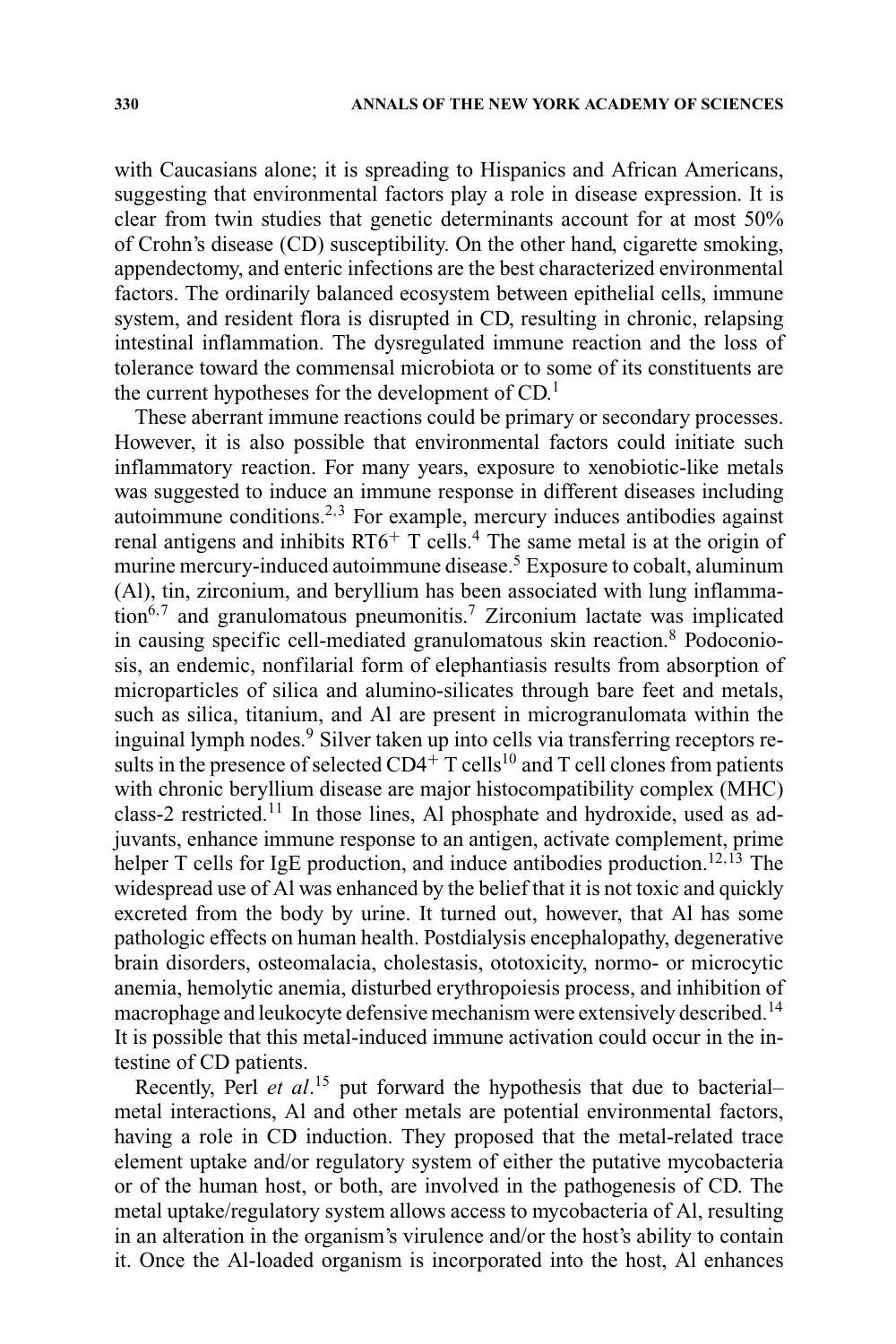the organism's ability to induce a prominent granulomatous immune response, thus giving rise to the pathologic features of CD. Extensive data have been gathered on Al and the terminal ileum in normal and CD patients,16 on effects of Al on humoral and cellular immunity and on intestinal flora and the new observation on Al enhancing colitis. The present review extends the bacterial– metal hypothesis and focuses on Al as a potential environmental mineral, an inducer of colitis. The review expands on Al and the immune system, the animal and human intestine, and the ensuing harmful immune effects of the metal. The bacterial–aluminum interaction, extensively reviewed by Perl et al.,<sup>15</sup> will not be dealt presently.

The objectives of the present paper are to describe, on the basis of the current knowledge, the potential harmful effect of Al on the human intestinal lumen and mucosa, and hypothesize possible mechanisms for Al-induced CD immune colitis.

# **SOURCES OF ALUMINUM EXPOSURE**

Al is the most widely distributed metal in the environment and is extensively used in daily life. It composes 8.3% of the earth's crust and its main source of intake is food.<sup>17,18</sup> Although it has no known biological function, it is consistently introduced into living systems through soil, water, food, and pharmaceutical agents. In the environment, higher soil concentration exists in waste sites near certain industries, such as coal combustion, Al mining and melting, and car manufacturing. Flux of dust is a large source of airborne Al. In the atmosphere, it is mainly found as aluminosilicates and the background levels of Al range from  $0.005$  to  $0.18$  mg/m<sup>3</sup>. In urban areas, Al levels in the drinking water are higher and acid rain contributes significantly to its environmental exposure. Worldwide, it is estimated that 70% of the cultivable lands are acidic enough for Al toxic effects.

The main dietary source of Al is food grown in Al-containing soil. An acidic pH contributes to its solubility resulting in accumulation in plant roots. Food additives, such as processed cheese, baked goods, grain products, cake and pancake mixes, vending machine powdery milk and cream powder substitute, sugar, frozen dough, etc., add substantial amount to Al intake. Silicates and aluminiumsilicates are usually added to food products at  $0.1-1\%$  (w/w) to enable free flow. Preservatives, coloring and levering agents, soy-based milk formulae and products, cola drinks, coffee and tea leaves, and Al cooking utensils are additional sources. Spices and aromatic herbs and the more recently described high Al content of tobacco and cannabis are additional potential human exposures.<sup>19</sup> Water purification procedures increase the content of soluble, low molecular weight, chemically reactive, and more readily absorbed Al species. Different substances when added to the water affect Al bioavailability and toxicity in aqueous organisms resulting in facilitating Al entry into the food  $chain$ <sup>20</sup>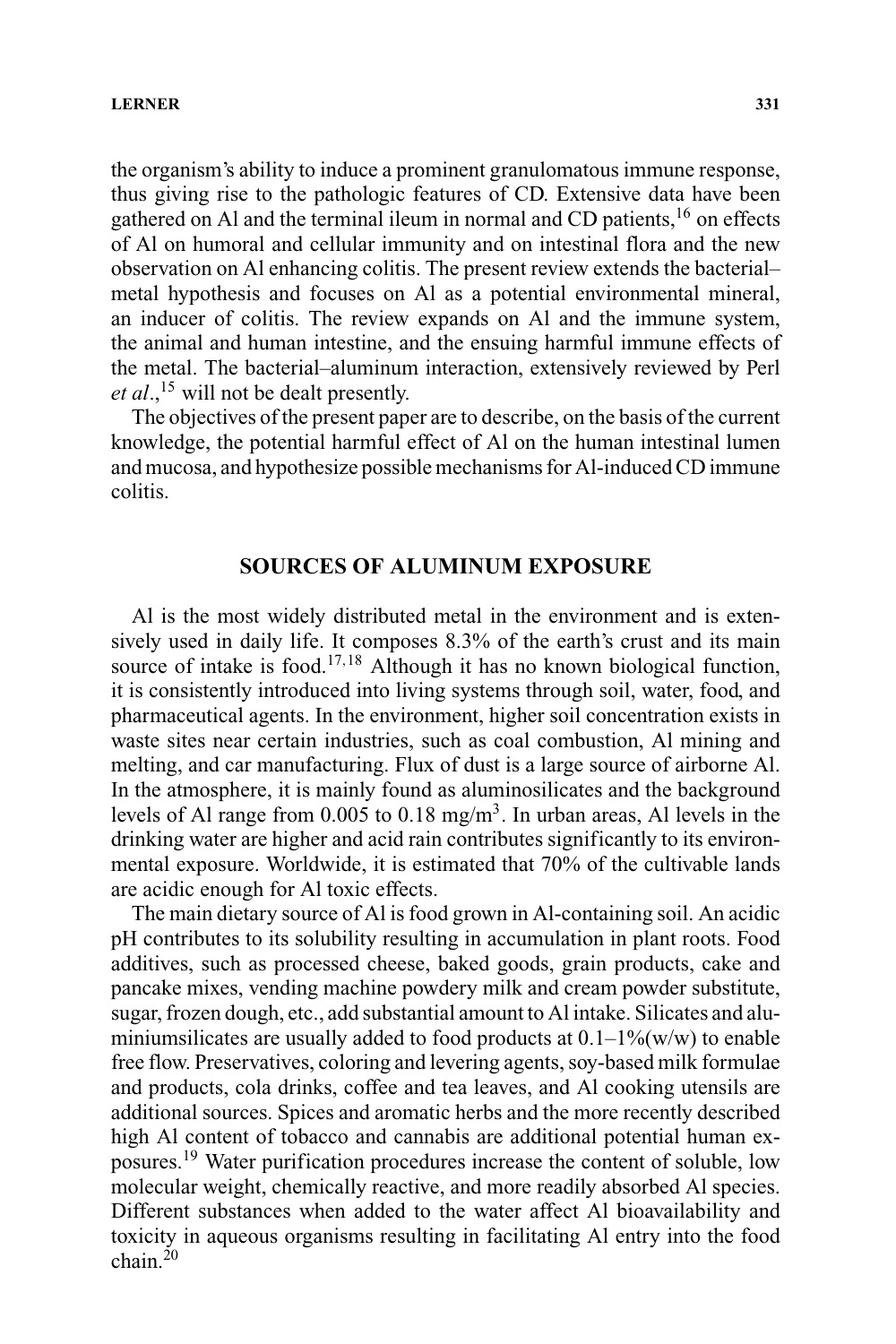Certain occupational groups, for example, workers of Al refining, metal, printing, publishing, and automotive industries are confronted with higher exposure. Al is considered an occupational hazard in relation to exposure to Al dusts and fumes. Antiperspirants containing Al chlorohydrate are an additional potential hazard.

Iatrogenically, Al potential exposure was described from high Al dialysate or intravenous solutions, consumption of Al-containing phosphate binders or antacids and stress ulcer prophylaxis, buffered aspirins, antidiarrheal products, alum irrigation in the urinary bladder, Al-containing bone cement, and the controversial Al-containing adjuvants used routinely in vaccines.<sup>21,22</sup> An average individual's intake amounts to  $>10^{12}$  microparticles/day and the daily consumption of Al sodium silicate is estimated as 0.5 mg/person per day in the United Kingdom.<sup>16</sup> It was estimated that the mean Al intake by an adult male is 10 mg/day whereas that by an adult female is 7 mg/day.<sup>18</sup>

# **ALUMINUM ABSORPTION AND DISTRIBUTION**

The highly polarized  $Al^{3+}$  ion is absorbed from the gastrointestinal tract mainly in its hydrated form by solvent drag through paracellular passive diffusion. On top of its absolute amount ingested, the key notion for this metal absorption is bioavailability determined by its solubility and diffusibility.<sup>23</sup> Solubility above pH 4 depends on luminal presence of ligands. The more the  $Al^{3+}$  ion is bound into stable complex, the less it is able to dissociate water to precipitate along with the hydroxide anion in the form of the insoluble Al (OH)<sub>3</sub>. Diffusibility, however, is determined by ligands neutralization of Al electrical charge. Organic dietary components, such as citrate, succinate, tartrate, glutamate, gluconate, and lactate, $2^{3-26}$  enhance Al bioavailability. Luminal mucins regulate Al hydroxipolymerisation and thus impact its bioavailability.<sup>27</sup> Intestinal absorption of Al per se is very poor, below 1%<sup>28</sup> In healthy human volunteers, the most recent estimates of fractional intestinal Al absorption were in the range of 0.06–0.1%.29 Recently, in intensive care unit patients, the mean absorption of enteral Al from sucralfate was only  $0.019\%$ <sup>21</sup>. The total body burden of Al in healthy human subjects is approximately 30–50 mg, in flux between different systemic compartments. Following bone, the organ order of increased Al levels in exposed animals was the kidney > liver > testes > skeletal muscle > heart > brain. Al also occurs in the lower gastrointestinal tract and lymph nodes.<sup>18</sup> In rats, the passive and paracellular Al absorption occurs in the small intestine and more distally in the colon.<sup>30</sup> Once absorbed, it is mainly transported by transferrin at the sites left vacant by iron, and to a far less degree by albumin.

Inside the cell, Al is accumulated in the lysosome, nucleus, and chromatin but has been found in cytosole and mitochondria. More recently, after gastric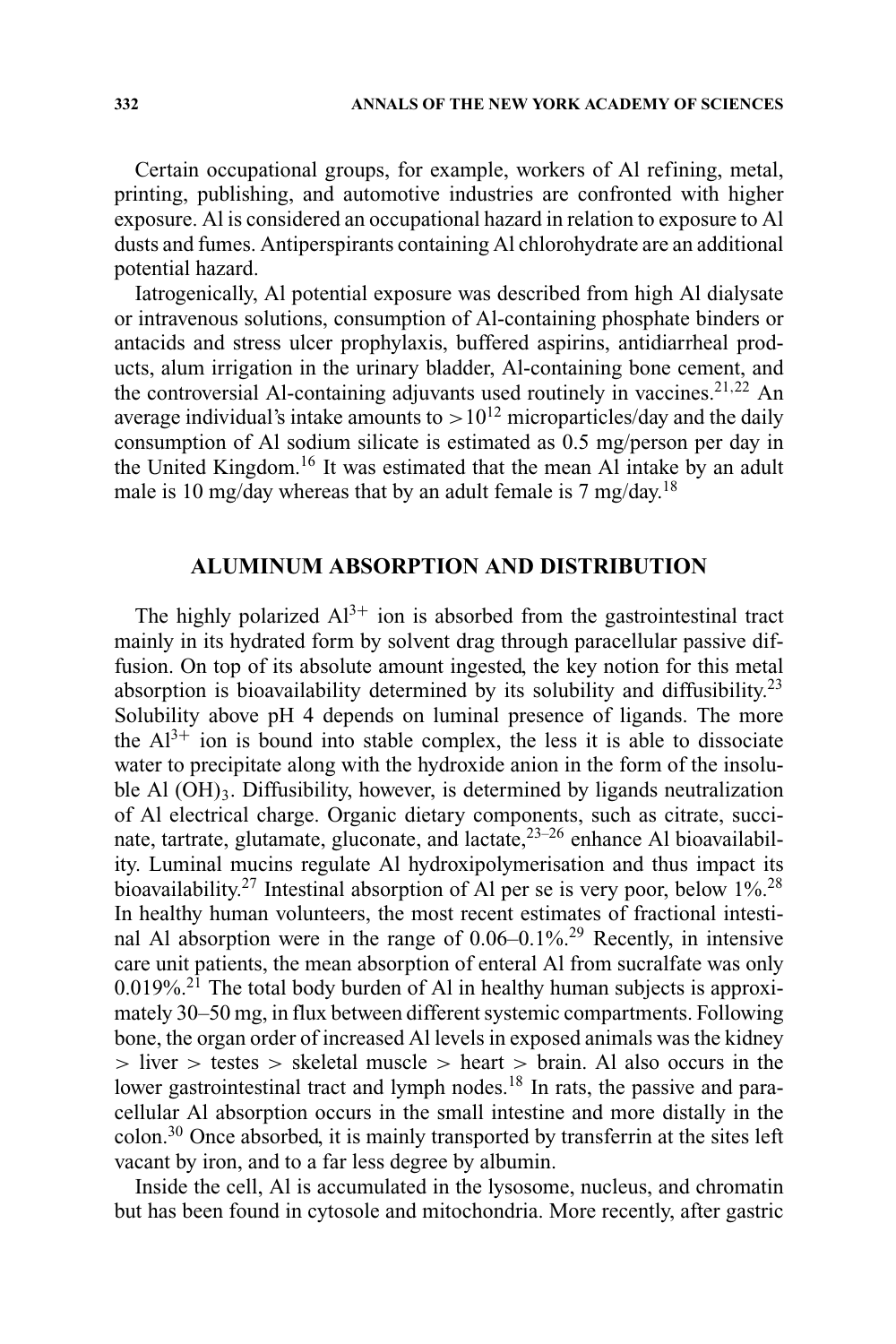loading of Al chloride, selective concentration and precipitation of the Al salt was observed as nonsoluble form in enterocytes of the proximal intestine, localized in the apical part of the enterocytes. In addition, the precipitation in duodenal enterocytes allows the element absorbed as soluble form to be eliminated as an insoluble form along with the desquamation of the apoptotic enterocyte.<sup>31</sup>

# **IMMUNE EFFECTS OF ALUMINUM**

#### *Antigen Presentation*

It is unlikely that Al adjuvants act via a toll-like receptor (TLR), like many microbial molecules, such as lipopolysaccharide (LPS) and bacterial DNA. Nevertheless, evidence suggests that Al compounds can directly activate antigen-presenting cells (APC). Al adjuvants had two direct effects on APC: enhanced uptake of antigens and increased interleukin (IL)-1 production that may explain enhanced antigen-specific T cell responses. This immune activation can operate through five potential pathways: (1) A much better proliferative response by autologous T cells was observed by pulsing human peripheral blood monocytes with aluminum hydroxide-absorbed tetanus toxoid than monocytes pulsed with soluble tetanus toxoid alone. This correlated with increased uptake of the pulsing agent and increased IL-1 secretion. (2) Al particles are  $\lt 10$   $\mu$ m in diameter, thus they may be more efficiently taken up by phagocytosis than soluble antigens. Antigen internalization by dendritic cells is enhanced by Al adsorption and by the aggregate size of less then 10 micron in diameter.<sup>32</sup> (3) Alternatively, a more efficient uptake of soluble (desorbed) antigen can be enhanced by direct activation of APC by Al. Most recently, the desorption of Al adjuvant from the protein antigens was observed within hours.<sup>33</sup> (4) Al hydroxide increased the expression of MHC and several co-stimulatory molecules on peripheral blood monocytes, accompanied by increased expression of IL-4, IL-1, IL-6, and tumor necrosis factor  $(TNF)$ .<sup>34</sup> In contrast, Rimaniol *et al*. demonstrated that peripheral blood mononuclear cells (PBMC)-derived macrophages could also be activated by Al hydroxide (endotoxin free) to become CD83/CD1a-positive DCs. These cells appear to have specifically upregulated MHC class II and CD86 without involving IL-4.<sup>35</sup> (5) In addition, intramuscular injection of Al adjuvants causes tissue necrosis. Recently, it was suggested that necrotic cells release a yet to be identified molecule that activates dendritic cells,<sup>36</sup> thus potentiating antigen presentation. Direct cytotoxicity of Al to the APC may cause bystander activation of dendritic cells. Endogenous mediators, such as interferons (IFN), IL-12, IL-15, TNF, and IL-1, have been proposed to activate DC and show adjuvant activity themselves or taking part in the activity of certain adjuvants.<sup>37</sup>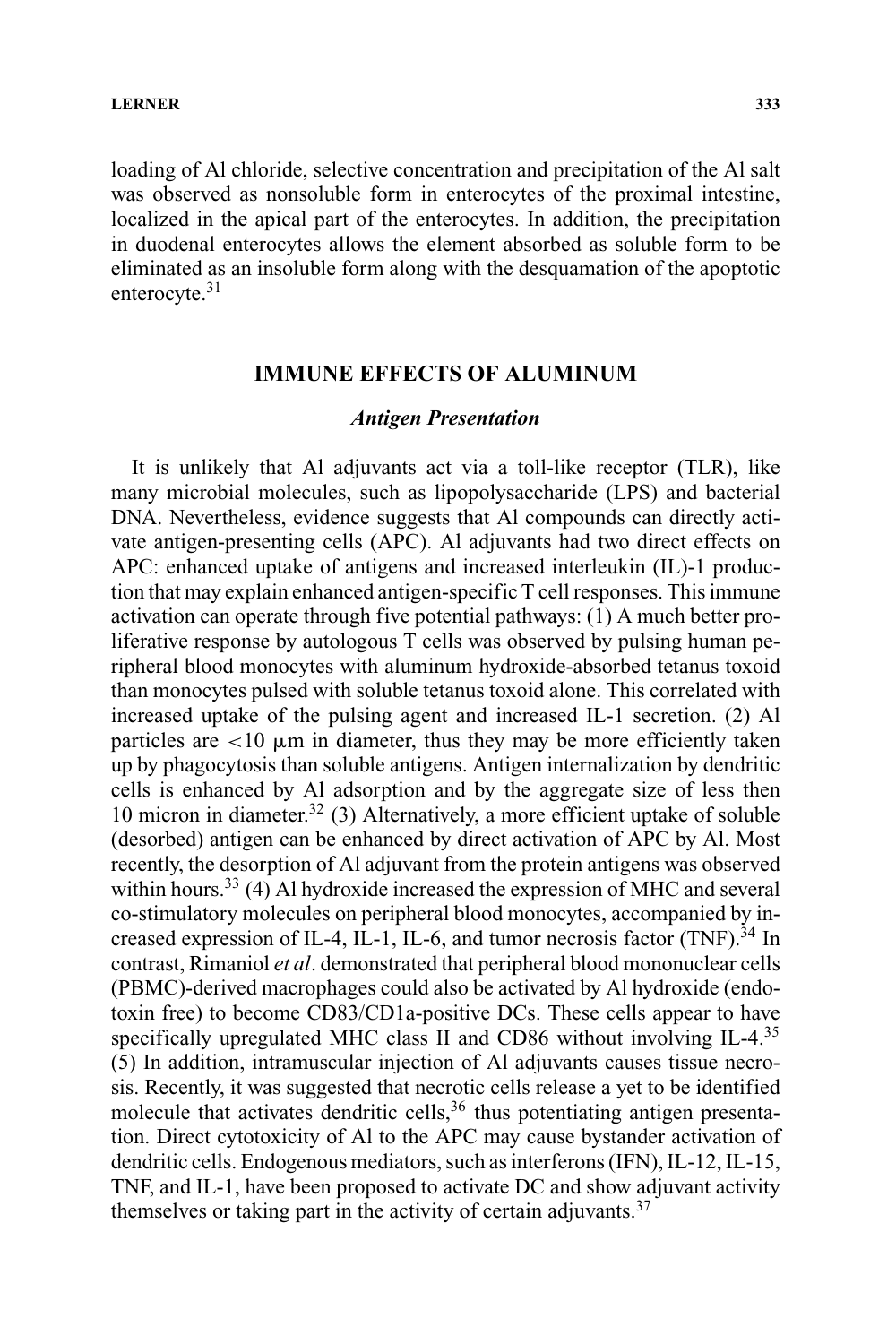# *Humoral Immunity*

Generation of maximal T cell responses requires B-cell antigen presentation and the differential expression of co-stimulatory molecules by B cells may affect polarization of naïve T cells to Th1 or Th2 phenotypes. Surprisingly, immunization with alum or alum/LPS-induced unregulated ICOS-B7RP-1 on antigen-specific T and B cells following Th1 induction, contrary to the original implication of this receptor-ligand pair in Th2 generation.<sup>38</sup>

The complement cascade is activated by Al hydroxide and complement plays an important role in B-cell response regulation. B cells and follicular dendritic cells have two distinct receptors, CD21 and CD35, respectively, for C3 and C4 products. CD21 forms a complex with CD19 on B cells, facilitating signal transduction via the membrane immunoglobulin receptor resulting in enhanced immune response. The CD35 receptor on follicular dendritic cells, on the other hand, binds immune complexes and retains these in undegraded form for several months, enabling the generation and maintenance of memory B cells. In summary, Al adjuvant, by activating the complement, enhances the humoral immune response by targeting antigens to B cells and follicular dendritic cells<sup>39</sup>

#### *Cellular Immunity*

It is well documented that Al adjuvants selectively stimulate a type 2 immune response and do not induce cytotoxic T cell-mediated immunity. This mode of action is appropriate for vaccines against extracellular pathogens, bacterial exotoxins, and helminth parasites but inappropriate for vaccines against intracellular pathogens, such as viruses, mycobacteria, and certain protozoa. Strategies to modify the formulation of Al compounds to overcome the induced immune response of Th2 polarization toward Th1 activation have been recently described:<sup>39</sup>

1. Jankovic *et al*. <sup>40</sup> demonstrated that presentation of IL-12 on alum enhances its immunomodulatory effects, promoting humeral-specific antibodies and type 1 cytokine response. Because IL-12 was >98% adsorbed to alum prior to injection to the mice, it was suggested that the release of IL-12 over time may have increased its biological half-time. Moreover, IL-12 redirected murine immune responses to aluminum-phosphate– adsorbed antigen toward Th1 and CD4+CTL responses.41 The adsorbed antigen decreased the optimal dose of IL-12 required to enhance antigen immunogenicity and shift responses toward a Th1-like profile. Of note, other metals, mercury and rIL-12, were proven to deviate a classical Th2 toward Th1 response in murine mercury-induced autoimmunity.<sup>5</sup> It is worth mentioning that IL-12 is a cytokine secreted by dendritic cells,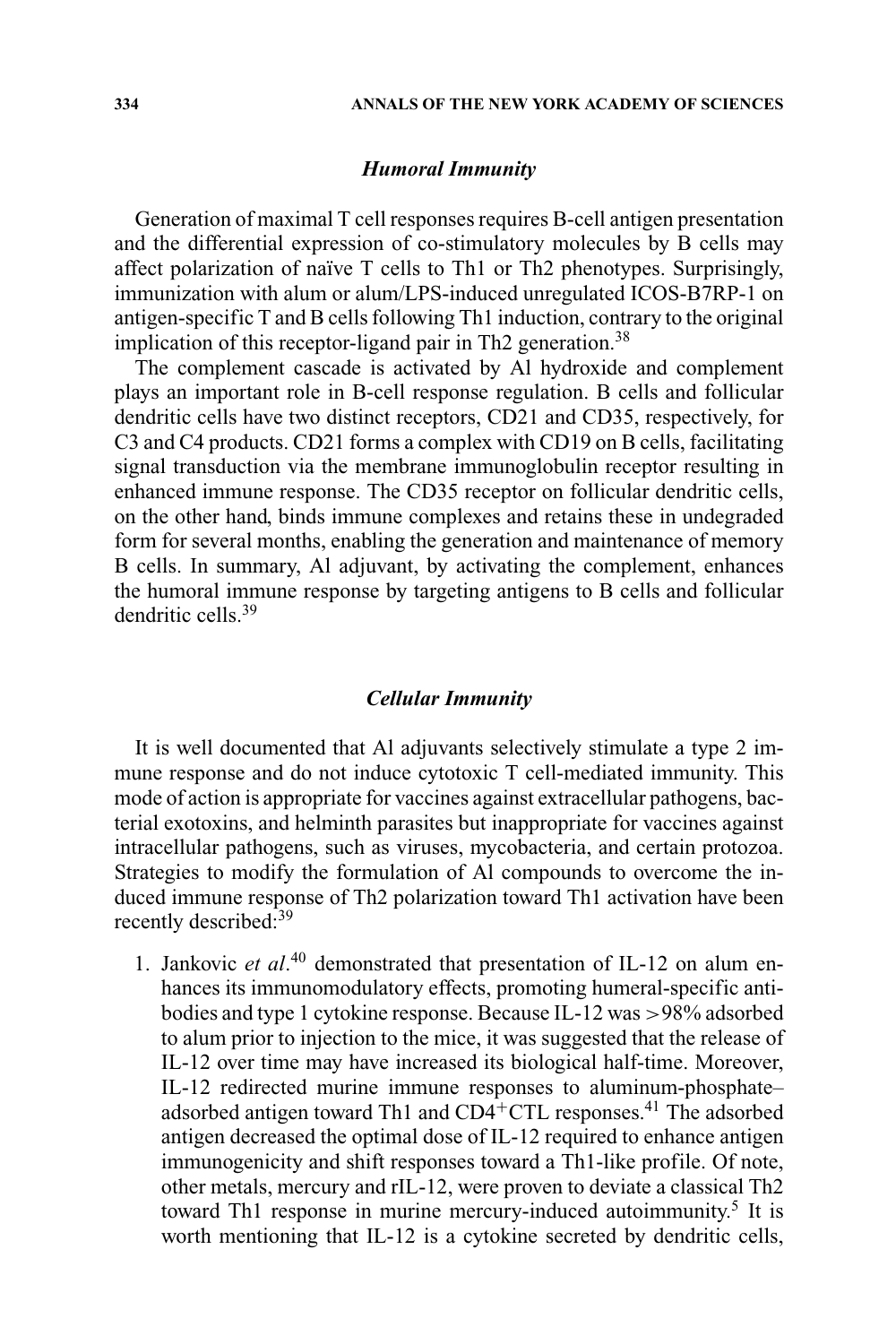macrophages, and B cells in response to bacteria, intracellular parasites, and viruses, and plays a pivotal role in driving the differentiation of naïve T cells toward the Th1 phenotype. This action is potentiated when adsorbed to Al. IL-12 overcomes the Th2 polarizing effect of Al compounds. Are such interactions occurring in the intestine of some CD predisposed individuals?

- 2. Synthetic CpG oligonucleotides, such as bacterial DNA, are potent inducers of IL-12, dendritic cell maturation, and Th1-type immune responses. Co-administering with alum and antigen results in a marked increase of antigen-specific antibody response of both IgG1 and IgG2a subclasses, in comparison with either CpG oligonucleotides alone or aluminum hydroxide alone, indicating a strong synergistic effect.<sup>42</sup> Alum-adsorbed CpG is as effective as Alum-adsorbed IL-12 for priming Th1 lymphocytes in cattle immunized with rickettsial antigen.<sup>43</sup> Moreover, Alum has a strong affinity for bacterial DNA.<sup>44</sup> The relationships between the human intestinal flora DNA or CpG elements and luminal Al compounds were not elaborated.
- 3. The classical alum-induced Th2 profile can be switched toward Th1 polarization by mixing it with  $\gamma$ -inulin, a polysaccharide, to form Algammulin.<sup>45</sup> It is a potent enhancer of the Th1 immune response pathway, boosting seroconversion rates and immunological memory, establishing protective antibody classes, and enhancing cell-mediated immunity. $4\overline{6}$ Inulin, which is a natural constituent of many edible plants, increases minerals, such as calcium and magnesium absorption and its effects on Al absorption have not yet been studied.<sup>47</sup> It is a well-known prebiotic that affects human colonic luminal flora. The mutual coexistence of inulin, Al salts, microbiota, and colonic immune system in the human colon have not yet been explored.
- 4. As mentioned above, alum and alum/LPS immunization induced unregulated ICOS-B7RP-1 expression on antigen-specific T and B cells following Th1 and not Th2 induction.<sup>38</sup> Generation of antigen-committed Th1 or Th2 responses is alum dependent through differential co-stimulation in antigen-specific B cells that may subsequently influence T cell polarization.

Al compound composition affects its immune influence. Al hydroxide is more potent than Al phosphate adjuvant in Th1 immunodeviation toward a multiantigenic formulation.<sup>48</sup> Interestingly, a short-term exposure of a freshwater crayfish with aqueous Al impaired the ability of its hemocytes to recognize and/or remove bacteria from the circulation. Neutral pH aqueous Al impairs invertebrate immunity.<sup>49</sup> Most recently, fine particles that adsorbed LPS via bridging calcium cations induced marked proinflammatory signaling in primary human mononuclear phagocytes.<sup>50</sup> Specifically, caspase 1-dependent  $IL-1\beta$  and apoptosis were induced. The consequence of luminal Al salts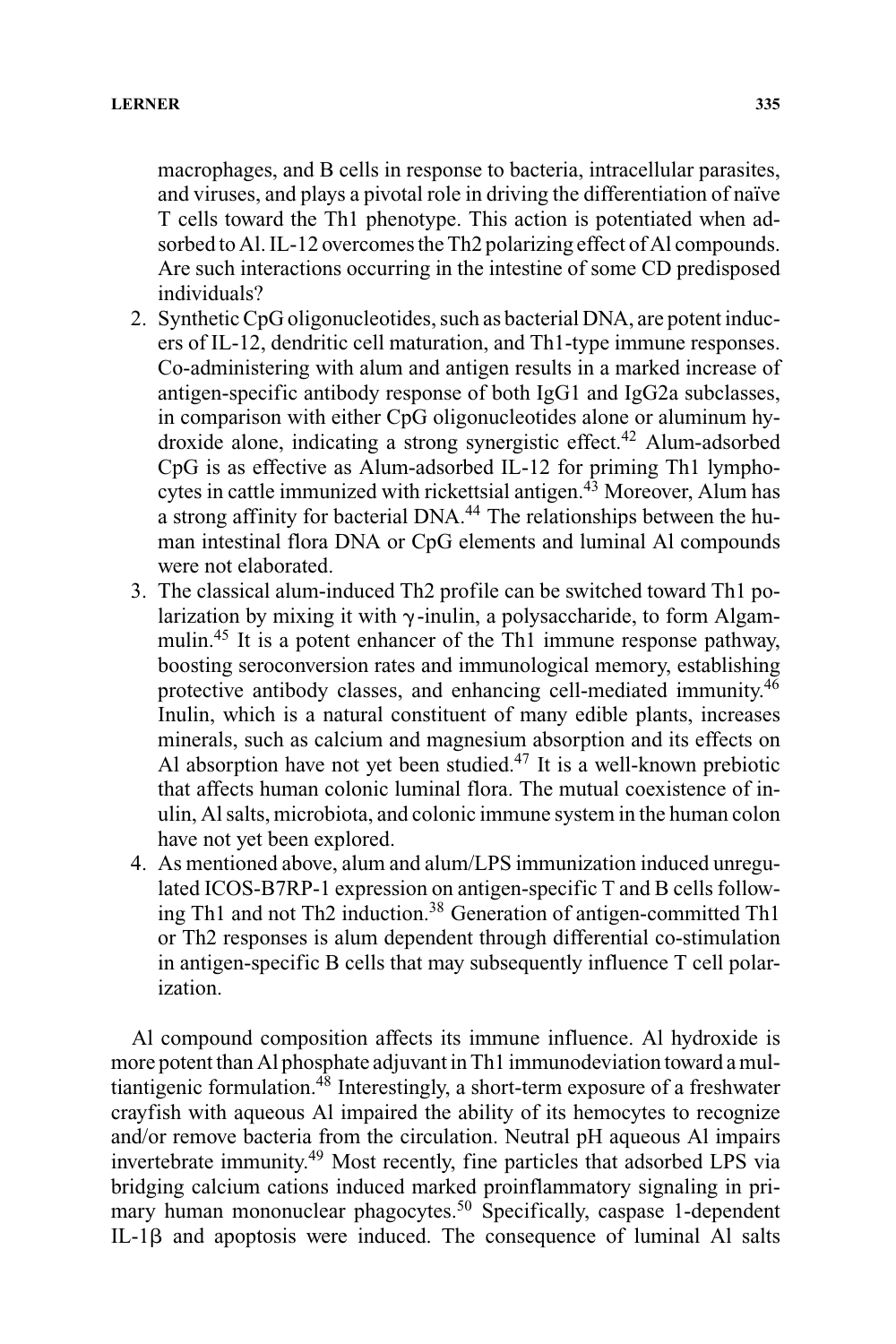cohabitation with the human intestinal immune system and luminal microbiota is yet an enigma.

# *Granuloma Formation*

Aluminum granuloma is a well-described phenomenon, noticed after intradermal vaccination and hyposensitization.<sup>51–53</sup> It may be formed intradermaly, in buccal cavity, muscle, breast, liver, brain, meninges, and lymph nodes. Pulmonary granulomatosis can be induced by Al.<sup>54</sup>

# **ALUMINUM AND THE HUMAN TERMINAL ILEUM**

The first to describe exogenous pigment in human Peyer's patches were Shepherd *et al.* in 1987.<sup>55</sup> All normal and diseased samples of the small bowel of individuals above the age of 6 years and none of the younger ones were positive. On analysis, the pigmented Peyer's patches' macrophages contained Al and silicon, diffusely spread throughout the cytoplasm and around dilated submucosal lymphatics and in mesenteric lymph nodes. Two years later, Urbanski *et al*. documented black pigment within macrophages in the lamina propria and submucosa of the human Peyer's patches.<sup>56</sup> Most of the particles were predominantly Al and magnesium-rich silicates and considered of exogenous origin. Powell *et al*. extended our knowledge on the physicochemical structure of the pigments.<sup>57</sup> Laser scanning and electron microscopy showed macrophage phagolysosomes in the human gut-associated lymphoid tissue, loaded with three types of microparticles, one of them being aluminosilicates of less than 100–400 nm in length. They suggested this cellular pigment to derive from the environment, to be inert inorganic microparticles that in susceptible individuals cause chronic latent granulomatous inflammation.

# **ALUMINUM AND THE ANIMAL INTESTINAL INFLAMMATION**

In animal experiments, dogs fed on a daily ration of finally divided sand or talcum powder developed intestinal inflammation with pronounced lymphedema and pathological features of regional enteritis.<sup>58</sup> A cluster of six lethal equine granulomatous enteritis cases linked to Al have been described by Fogarty *et al*. <sup>59</sup> Tissue Al concentrations in all horses were elevated in the affected intestine that presented many histological similarities to human CD. Chemical analysis demonstrated concentrated Al within intestinal wall microorganism suggesting microorganism–Al interaction associated with the equine condition.<sup>15</sup> Recently, we studied the effect of dietary Al in specific pathogen-free microbiota-induced colitis in IL-10 knockout mice model.<sup>60</sup> Increased Allactate concentration up to 200  $\mu$ M in their drinking water stimulated T cell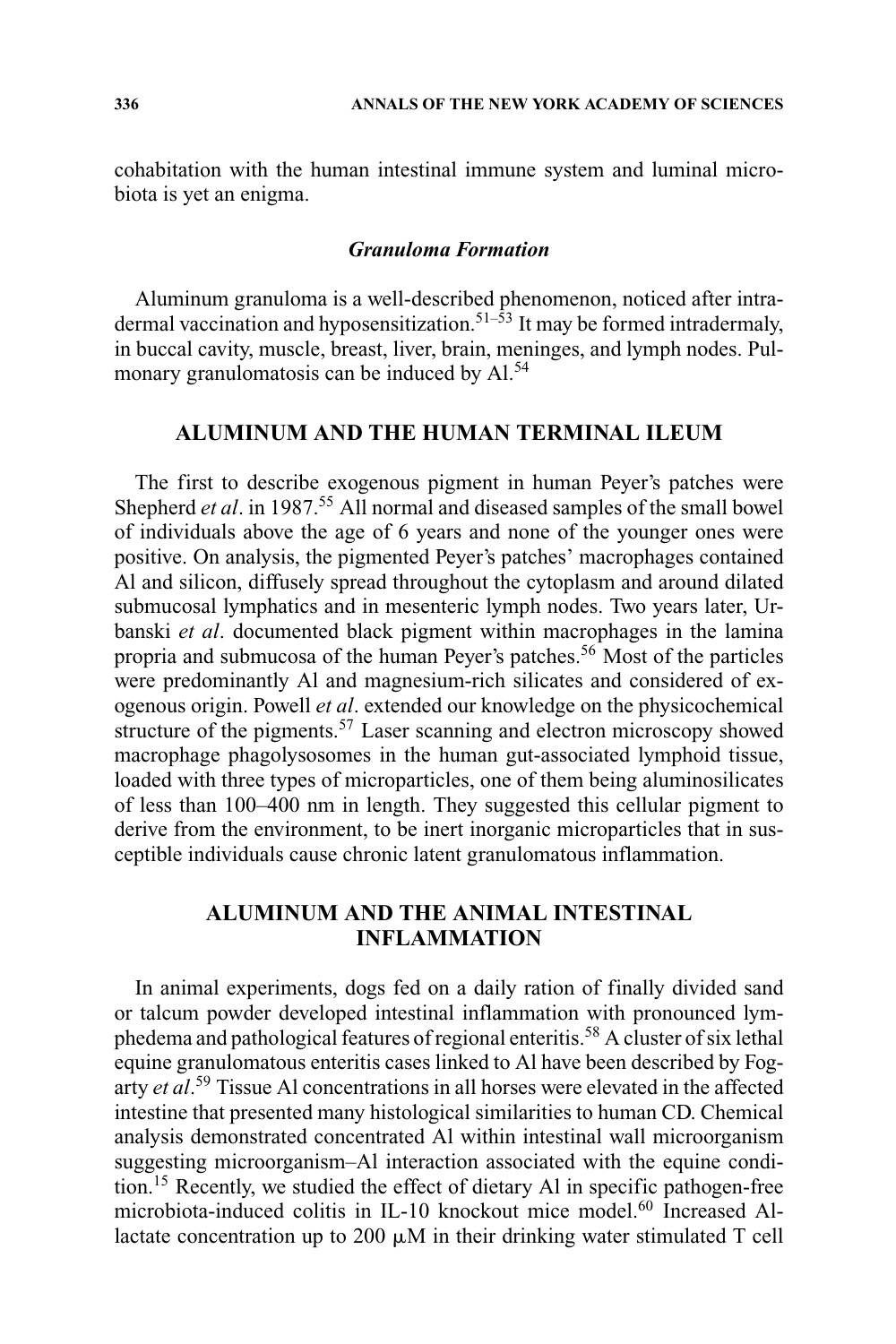proliferation and INF secretion by splenocytes. Al drinking worsened colitis documented by significantly increased colonic histological scores accompanying higher Al intake. Colonic strips IL-12 secretion increased with higher Al intake. Of note, higher dietary Al induced pink *E. coli* colonies as cultured on MacConkey agar plates suggesting Al to influence intestinal bacterial ecologic composition. This represents the first causal relationship between environmental Al stimulating intestinal and systemic immune responses *in vitro*, and enhancing colitis *in vivo*, in animal.

# **ALUMINUM AND CROHN'S DISEASE**

A major contribution to the microparticles–CD association hypothesis has been reported by the Powell group in the United Kingdom<sup>16,57,61,62</sup> and Perl *et al*. forwarded the bacterial–Al interaction hypothesis in the etiology of CD.<sup>15</sup>

In the Western diet more than  $10^{12}$  ultrafine particles are ingested per person every day<sup>62</sup> and those microparticles adsorb luminal constituents and are taken up by human intestinal lymphoid tissue. Based on the above information, Powell *et al*. studied the effects of microparticle (TiO(2)) on colonic biopsy specimens and PBMCs from IBD patients. Only when LPS adsorbed to Tio(2), and not each alone, was incubated with the two organs, a significant increase of IL-1 secretion occurred in the IBD patients.<sup>63</sup> Comparably, Al was shown to induce IL-1 secretion from human peripheral blood monocytes.<sup>64</sup> It can be concluded that ultrafine dietary particles are not immunogenically inert but may present an important adjunct in overcoming normal gut tolerance to endogenous luminal molecules. When studied on IBD lamina propria macrophages, the conjugate of LPS, calcium, and titanium dioxide induced IL-1 $\beta$  release and macrophage apoptosis above the controls.<sup>65</sup> Thus, endogenous or exogenous microparticles can aggravate the ongoing inflammation of IBD. Despite the fact that Al was not studied in the last two studies on IBD tissues, Al is known to induce IL-1 secretion from human peripheral blood monocytes and is an inducer of apoptosis. $64,66$  Inorganic microparticles intake assessment in patients with CD showed no difference compared to controls in the United Kingdom. $62$  If exposure to microparticles is associated with CD intestinal inflammation, then the excess intake as a problem was ruled out. After identification of low microparticle-containing food, the same group assessed the impact of a low-microparticle diet in CD. In a preliminary study, CD activity index improved significantly.<sup>67</sup> However, 4 years later the same group accomplished an adequately powered and carefully conducted dietary trial in active CD patients. There was no evidence that reducing microparticles intake led to remission in those patients.<sup>68</sup> Whether dietary microparticles may be involved in the initial triggering or, recurrence of CD in genetically susceptible subjects is a challenge for future investigations.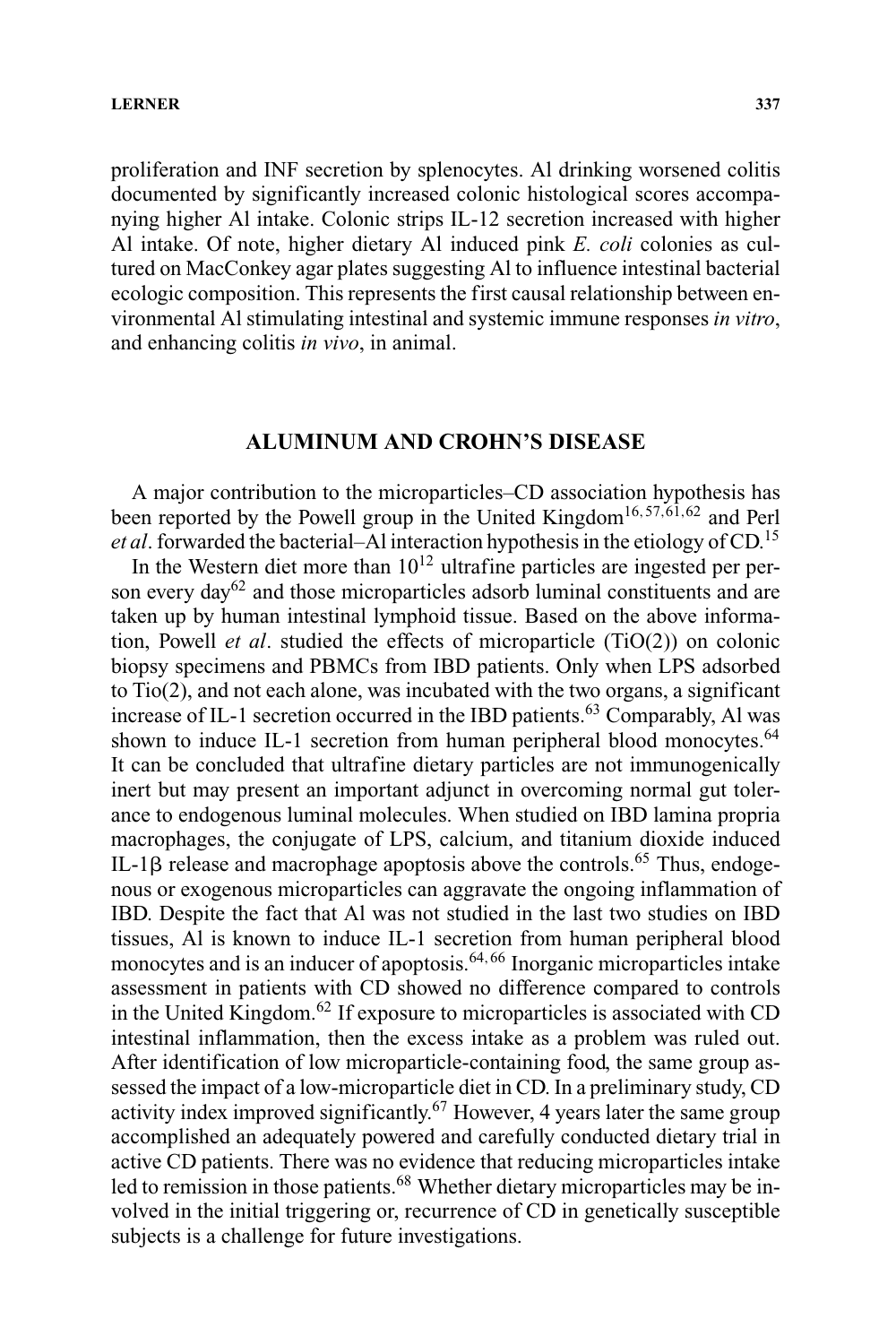# **DISCUSSION**

Despite the excitement about the genomics of CD, the major part played by environmental factors is now well recognized.<sup>69</sup> The chief suspects are microbiota and dietary constituents.<sup>70,71</sup> Among the potential dietary agents, none has yet emerged as a favorite. In the present review, we have summarized the literature on the microparticles' component of the diet, focusing on Al as a potential environmental factor in CD induction. This metal is widely distributed in the environment and the main exposure is by water and food entering directly to the gastrointestinal tract. Interestingly, urban areas are more Al contaminated and CD is more prevalent in the cities. CD incidence and Al exposure are increasing as a result of westernization of lifestyle, such as changes in diet and variations in exposure to pollution and industrial chemicals. As recently shown, CD patients do not consume more microparticles than the normal population, at least in the United Kingdom,  $62$  but Al compound's intestinal handling in CD has not yet been studied.

Concerning human absorption, Al is poorly absorbed but many luminal compounds influence bioavailability determined by its solubility and diffusibility. One such factor is intestinal mucin, which is altered in CD patients.<sup>27,72</sup> Al is absorbed along the gastrointestinal tract, which is the target organ for CD. In fact, once absorbed, it is transported by transferrin at the sites left vacant by iron.73 Moreover, Al uptake is TfC2 genetically determined and increased Al uptake was observed in rich transferrin receptor cells.<sup>74–76</sup> Parallely, in CD, iron intake and iron stores are low and transferrin levels are high, potentially favoring Al absorption and cellular and systemic transport.<sup>77–79</sup>

From the genetic aspects, intestinal permeability of Al is genetically influenced and CD is genetically predetermined including genetically increased intestinal permeability.<sup>74,75,80–83</sup> In both, DNA damage occurs. In CD there is an increased DNA damage, and Al is a well-known metal that induces DNA helical transition and damage.<sup>84–86</sup>

The etiology for CD is unknown, but recent studies strongly suggest that an inappropriate or exaggerated immune response to normal constituents of the gut bacterial flora exists in CD.69–71 Perl *et al*. extensively reviewed the data on Al–bacterial interaction.15 An extended hypothesis elaborating on the immunological aspects shared between CD and Al immune effects is presented (TABLE 1). In CD, inflammatory signals are amplified and maintained as a result of an active cross-talk between immune and nonimmune cells. Endless numbers of such inflammatory molecules were described in CD.<sup>87</sup> Al alone, however, and Al-adsorbed biomolecules, inhabitants of the human intestinal lumen, induces many of them. The main immune phenomena occurring in CD are activation of mucosal  $CD4<sup>+</sup>$  T lymphocytes, dysregulated apoptosis, Th1 cell-derived cytokines; and IFN- $\gamma$ , TNF- $\alpha$ , IL-6, IL-1 $\beta$ , and IL-2 secretion, orchestrated multiple immunoactive molecule that drive and maintain Th1 polarization, such as IL-12, IL-18, and osteopontin. In addition,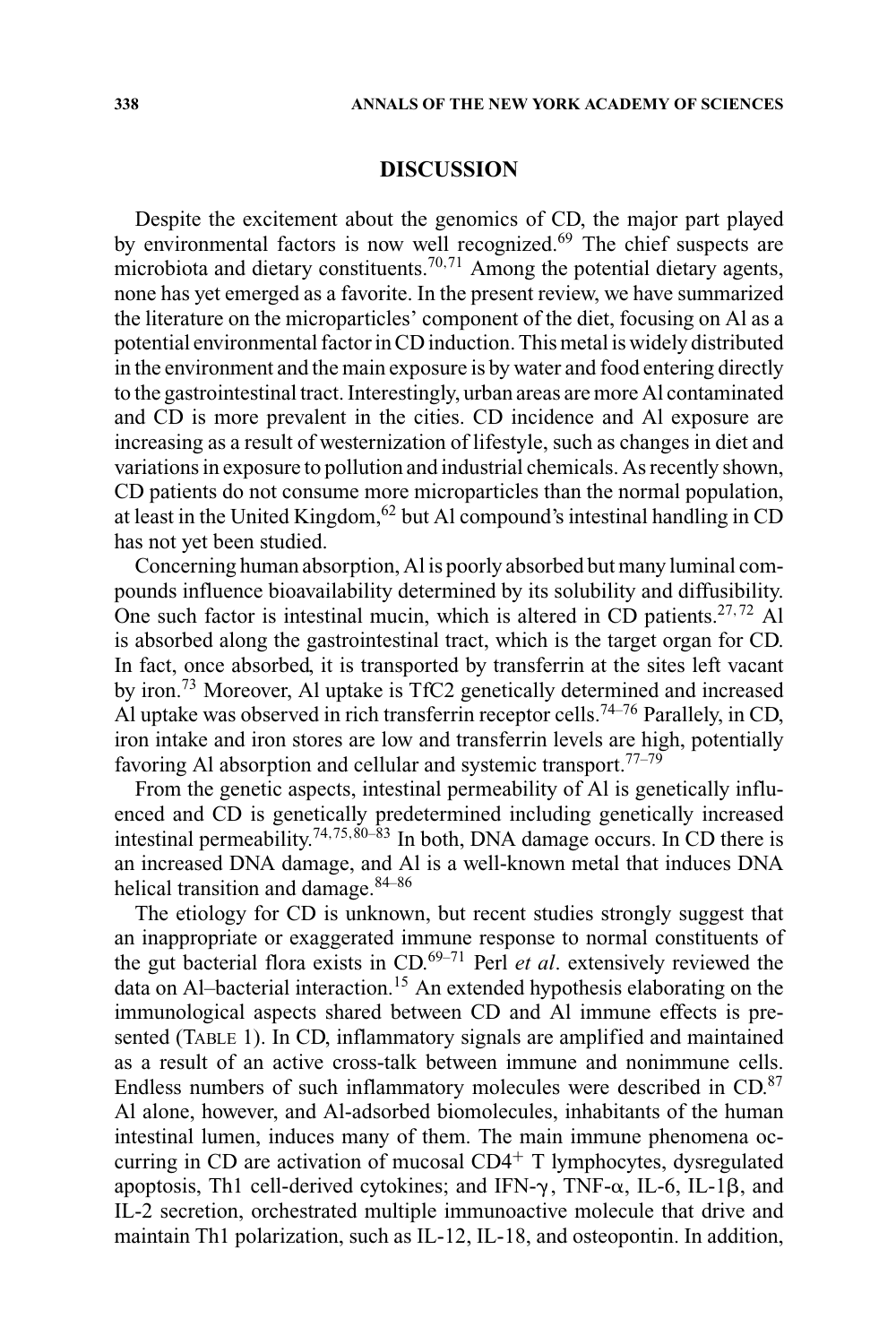receptors

receptors cells

determined

Iron and transferring relationship Al compete with Fe on transferrin

Increased Al uptake in rich transferrin

Tissue Al uptake is  $TfC_2$  genetically

| TABLE 1. Shared aspects between aluminum and Crohn's disease                        |                                               |
|-------------------------------------------------------------------------------------|-----------------------------------------------|
| Aluminum                                                                            | Crohn's disease                               |
| Epidemiology                                                                        |                                               |
| Increased exposure in industrial societies Increased prevalence in industrial areas |                                               |
| Genetic influence                                                                   |                                               |
| Genetic influence on Al intestinal<br>permeability                                  | Genetically increased intestinal permeability |
| Al induced pathology is genetically<br>determined                                   | CD is genetically determined                  |
| Induces DNA helical transition and<br>damage                                        | Increased DNA damage                          |
| Immunological aspects                                                               |                                               |
| IL-12 overcomes the Al TH <sub>2</sub><br>polarization                              | IL-12 induces $TH_1$ differentiation          |
| Alum $+$ IL-12 induce TH <sub>1</sub> response                                      | $A TH1$ class disease                         |
| Alum + cytokines improve $TH_1$<br>effectiveness                                    | Increased $TH_1$ cytokine profile             |
| Induces macrophage differentiation                                                  | Increased mature dendritic cells              |
| Macrophage cytotoxicity is Al particle<br>size dependent                            | Decreased macrophage function                 |
| Promote humeral immune response                                                     | Expanded B-cell population                    |
| Inflammatory profile                                                                |                                               |
| Proinflammatory genes expression                                                    | Classical inflammatory state                  |
| Pro-oxidant activity                                                                | Increased oxidative stress and pro-oxidants   |
| Proapoptotic                                                                        | Dysregulated apoptosis                        |

Decreased iron intake and body store

Increased free transferring receptors

**TABLE 1. Sha** 

Induces stress-related gene expression Increased HSP70, cox-2 Induces  $TNF-\alpha$  release  $TNF$  drives inflammation Induces IL-6 release Increased IL-6, IL-2r, MIP1- $\alpha$ Activate NF-KB, HIF-1 Dysregulated NF-KB, activated HIF-1

in CD, increased maturation of dendritic cells, decreased macrophage function, and expanded B-cell population have been described.<sup>87-92</sup> On the same line, Al, which is a classical Th2 cytokine profile inducer, in the presence of IL-12, CpG, bacterial DNA or LPS, and other bacterially or dietary originated bioactive constituents, switches Th lymphocyte polarization toward Th1 phenotype.<sup>38,40–45</sup> Importantly enough, the human intestinal lumen is inundated with bacterial constituents and prebiotics, such as inulin. Moreover, CD mucosal inflammation is a major source for key cytokines, such as IL-12, IL-18, etc. that drive Th1 responses. Once adsorbed to Al, enhanced immune stimulation and more selective Th1 polarization is expected.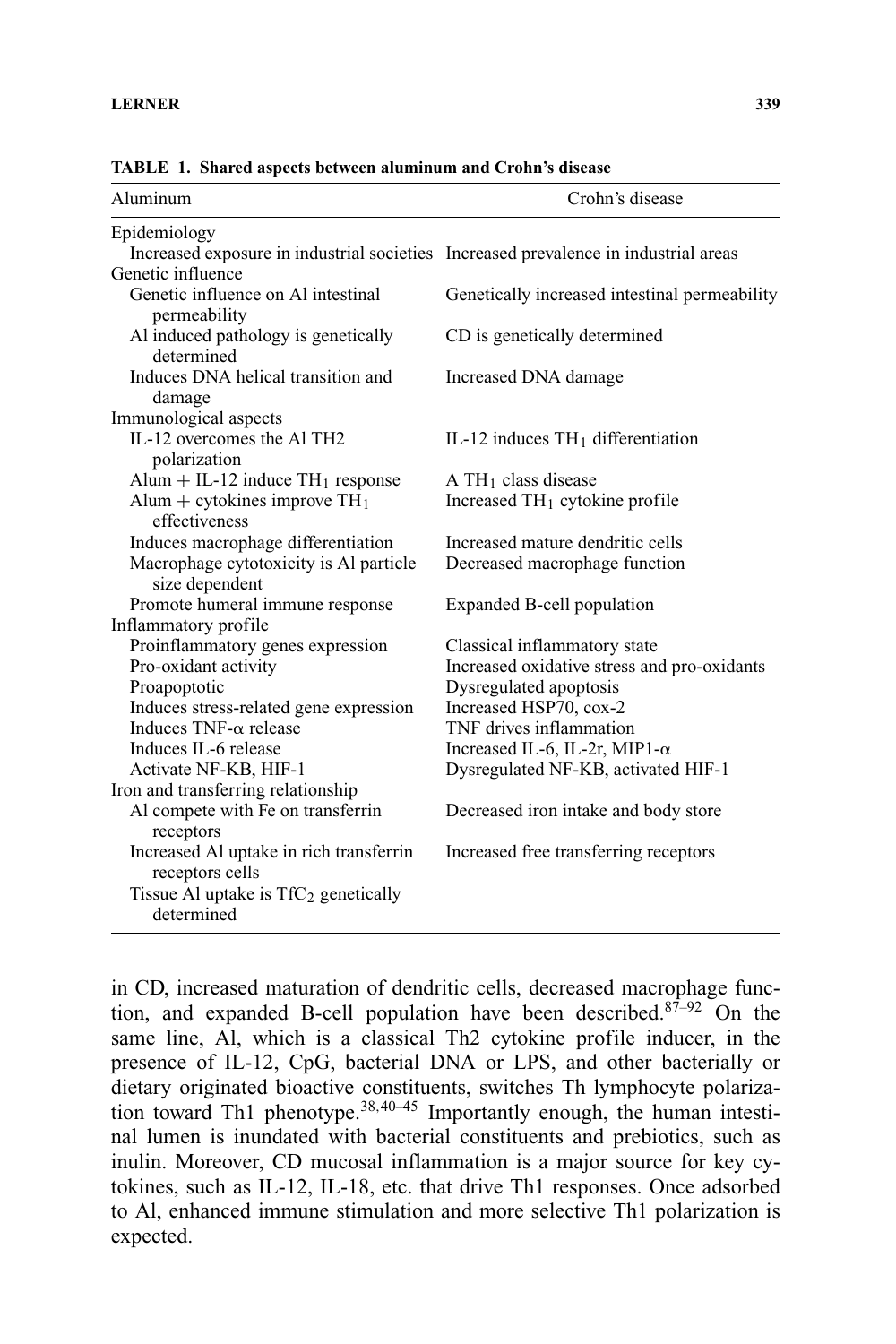Immunologic, proinflammatory, apoptotic, and oxidative activities Al suite those aspects description in CD. In both, macrophage differentiation and maturations promoted humeral immune response and B-cell expansion, stressrelated molecule induction, increased levels of TNF, IL-6, IL-1ß, IL-2, and hypoxia-inducible factor 1 (HIF-1),  $NF-\kappa B$  activation, increased oxidative stress, and pro-oxidants presence occurs. In fact, Al is a definite promoter of oxidative stress<sup>93</sup> and increased oxidative stress was described in  $CD<sup>94</sup>$ 

Intestinal mucins genotype and phenotype are aberrant in CD.<sup>95</sup> One wonders if Al precipitation of mucin, changing its rheological properties or the luminal mucins regulation of Al hydroxypolymerization, affecting its bioavailability,  $27,96$  have a role in Al–CD interplay.

In summary, numerous aspects of Al metabolism, starting from its human exposure, absorption, and gastrointestinal and cellular distribution, going through its immune effects on macrophage activation and antigen presentation, humoral and cellular immunity, granuloma formation, its presence in the human terminal ileum and its role in intestinal inflammation induction, the Al-induced proinflammatory cytokine secretion in human tissues, its Th1 phenotype swift when adsorbed to bacterial, dietary, luminal, and intestinal bioactive constituents, the cross-talk with intestinal mucins, and effects on bacterial flora, the proinflammatory and oxidative properties, induction of DNA damage and apoptosis regulator, vacant transferring receptor affinity in the face of iron depletion, all have parallel and shared domains in human CD. Combination of the hypothesis of Al–bacterial interaction,<sup>15</sup> the dietary microparticle association with CD,<sup>16,61</sup> the most recent observations on colitis induction,<sup>60</sup> and the present review on multiple immunopathogenic and harmful inflammatory aspects of Al, put Al as a potential prime environmental factor candidate for CD induction and maintenance.

# **REFERENCES**

- 1. SARTOR, R.B. 2001. Induction of mucosal immune responses by bacteria and bacterial components. Curr. Opin. Gastroenterol. **17:** 555–561.
- 2. POWELL, J.J., J. VAN DE WATER & M.E. GERSHWIN. 1999. Evidence for the role of environmental agents in the initiation or progression of autoimmune conditions. Environ. Health Perspect. **107**(Suppl 5): 667–672.
- 3. D'CRUZ, D. 2000. Autoimmune diseases associated with drugs, chemicals and environmental factors. Toxicol. Lett. **112–113:** 421–432.
- 4. KOSUDA, L.L., D.L. GREINER & P.E. BIGAZZI. 1993. Mercury-induced renal autoimmunity: changes in RT6+ T-lymphocytes of susceptible and resistant rats. Environ. Health Perspect. **101:** 178–185.
- 5. HAGGQVIST, B. & P. HULTMAN. 2003. Effects of deviating the Th2-response in murine mercury-induced autoimmunity towards a Th1-response. Clin. Exp. Immunol. **134:** 202–209.
- 6. EPSTEIN, P.E., J.H. DAUBER, M.D. ROSSMAN, *et al*. 1982. Bronchoalveolar lavage in a patient with chronic berylliosis: evidence for hypersensitivity pneumonitis. Ann. Intern. Med. **97:** 213–216.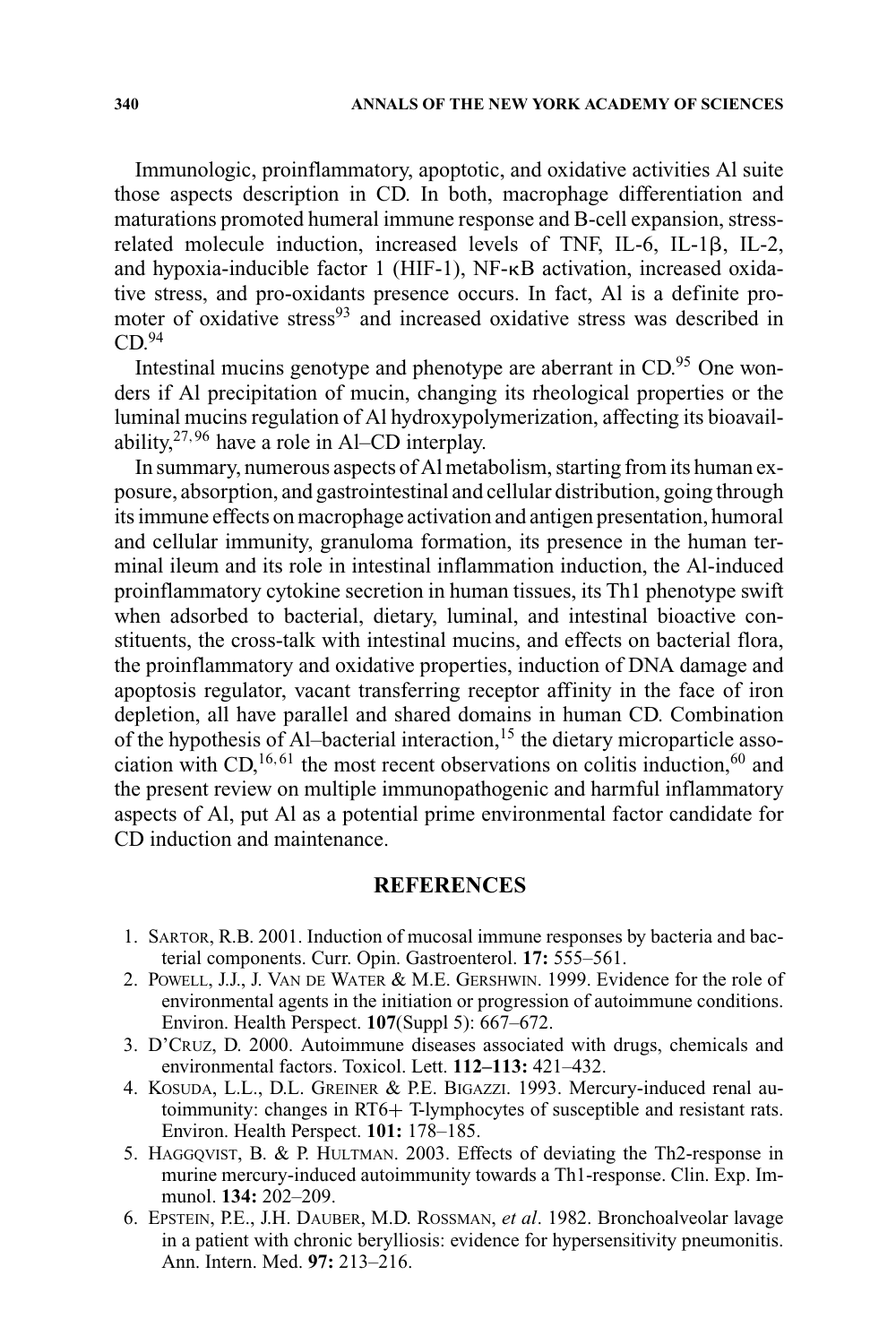- 7. KREISS, K., S. WASSERMAN, M.M. MROZ, *et al*. 1993. Beryllium disease screening in the ceramics industry. Blood lymphocyte test performance and exposuredisease relations. J. Occup. Med. **35:** 267–274.
- 8. EPSTEIN, W.L., J.R. SKAHEN & H. KRASNOBROD. 1963. Granulomatous hypersensitivity to zirconium: localization of allergen in tissue and its role in formation of epithelioid cells. J. Invest. Dermatol. **38:** 223–232.
- 9. PRICE, E.W. & D.A. PLANT. 1990. The significance of particle size of soils as a risk factor in the etiology of podoconiosis. Trans. R. Soc. Trop. Med. Hyg. **84:** 885–886.
- 10. MCCOY, K.L., M. NOONE, J.K. INMAN, *et al*. 1993. Exogenous antigens internalized through transferrin receptors activate CD4+ T cells. J. Immunol. **150:** 1691– 1704.
- 11. RICHELDI, L., R. SORRENTINO & C. SALTINI. 1993. HLA-DPB1 glutamate 69: a genetic marker of beryllium disease. Science **262:** 242–244.
- 12. ARMSTRONG, R.A., S.J. WINSPER & J.A. BLAIR. 1995. Hypothesis: is Alzheimer's disease a metal-induced immune disorder? Neurodegeneration **4:** 107–111.
- 13. SMITH, K.M., J.M. BREWER & C.M. RUSH. 2004. *In vivo* generated Th1 cells can migrate to B cell follicles to support B cell responses. J. Immunol. **173:** 1640– 1646.
- 14. OSINSKA, E., D. KANONIUK & A. KUSIAK. 2004. Aluminum hemotoxicity mechanisms. Ann. Univ. Mariae Curie Sklodowska **59:** 411–416.
- 15. PERL, D.P., U. FOGARTY, N. HARPAZ, *et al*. 2004. Bacterial-metal interactions: the potential role of aluminum and other trace elements in the etiology of Crohn's disease. Inflamm. Bowel Dis. **10:** 881–883.
- 16. LOMER, M.C., R.P. THOMPSON & J.J. POWELL. 2002. Fine and ultrafine particles of the diet: influence on the mucosal immune response and association with Crohn's disease. Proc. Nutr. Soc. **61:** 123–130.
- 17. BECARIA, A., A. CAMPBEL & S.C. BONDY. 2002. Aluminum as a toxicant. Toxicol. Ind. Health. **18:** 309–320.
- 18. NAYAK, P. 2002. Aluminum: impacts and disease. Environ. Res. **89:** 101–115.
- 19. EXLEY, C., A. BEGUM, M.P. WOOLLEY, *et al*. 2006. Aluminum in tobacco and cannabis and smoking-related disease. Am. J. Med. **119:** 276, e9–e11.
- 20. DOBRANSKYTE, A., R. JUGDAOHSINGH & C.R. MCCROHAN. 2006. Effect of humic acid on water chemistry, bioavailability and toxicity of aluminium in the freshwater snail, Lymnaea stagnalis, at neutral pH. Environ. Pollut. **140:** 340–347.
- 21. STOEHR, G., K. LUEBBERS & M. WILHELM. 2006. Aluminum load in ICU patients during stress ulcer prophylaxis. Eur. J. Intern. Med. **17:** 561–566.
- 22. MALAKOFF, D. 2000. Aluminum is put on trial as a vaccine booster. Science **288:** 1323–1324.
- 23. VENTURINI-SORIANO, M. & G. BERTHON. 2001. Aluminum speciation studies in biological fluids. Part 7. A quantitative investigation of aluminum(III)-glutamate complex equilibria and their potential implications for aluminum metabolism and toxicity. J. Inorg. Biochem. **85:** 143–154.
- 24. DAYDE, S., V. BRUMAS, D. CHAMPMARTIN, *et al*. 2003. Aluminum speciation studies in biological fluids. Part 9. A quantitative investigation of aluminum(III) glutamate complex equilibria and their potential implications for aluminum metabolism and toxicity. J. Inorg. Biochem. **97:** 104–117.
- 25. DESROCHES, S., S. DAYDE & G. BERTHON. 2000. Aluminum speciation studies in biological fluids. Part 6. Quantitative investigation of aluminum(III)-tartrate complex equilibria and their potential implications for aluminum metabolism and toxicity. J. Inorg. Biochem. **81:** 301–312.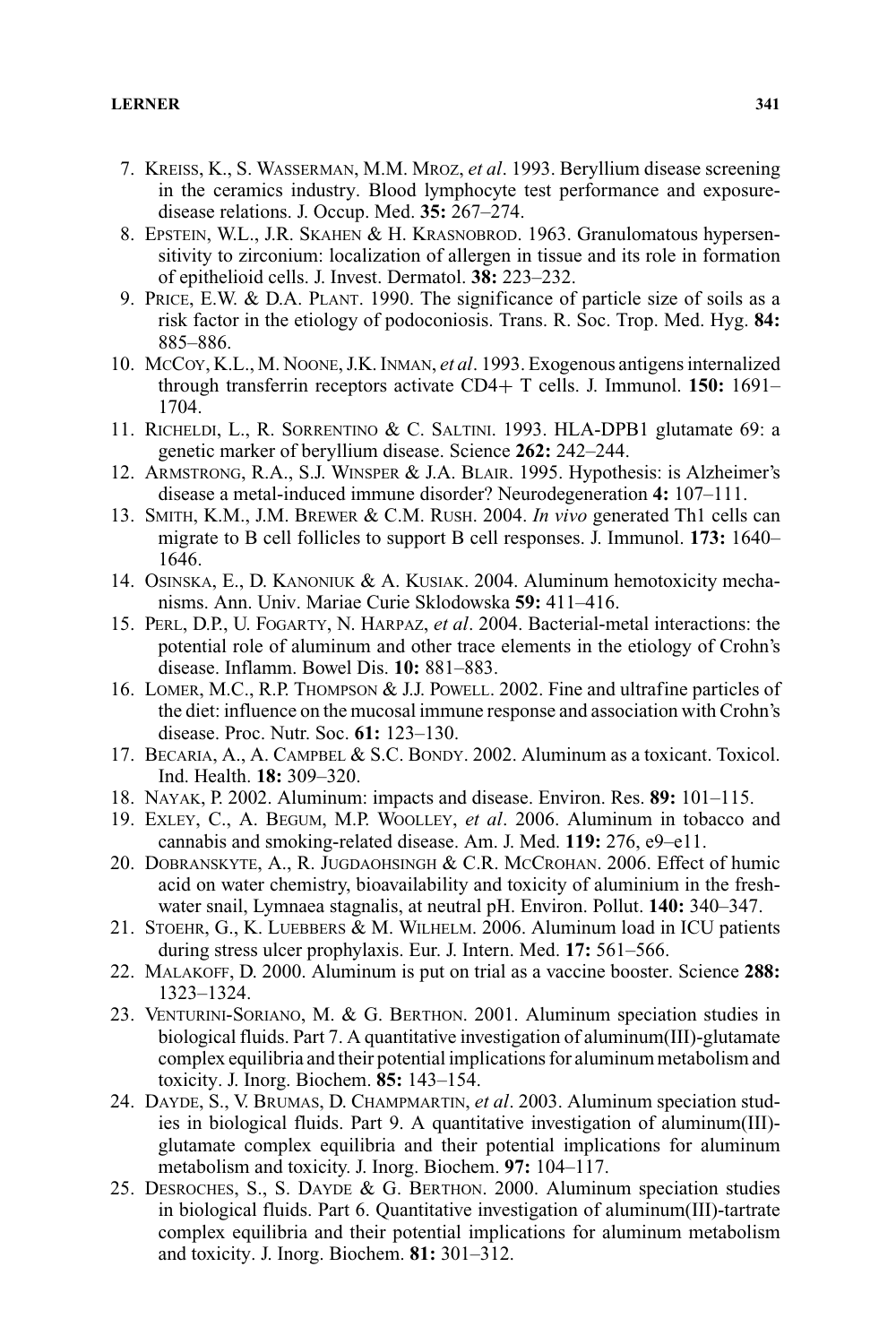- 26. CUNAT, L., M.C. LANHERS, M. JOYEUX, *et al*. 2000. Bioavailability and intestinal absorption of aluminum in rats: effects of aluminum compounds and some dietary constituents. Biol. Trace Elem. Res. **76:** 31–55.
- 27. POWELL, J.J., M.W. WHITEHEAD, C.C. AINLEY, *et al*. 1999. Dietary minerals in the gastrointestinal tract: hydroxypolymerisation of aluminium is regulated by luminal mucins. J. Inorg. Biochem. **75:** 167–180.
- 28. TAYLOR, G.A., P.B. MOORE & I.N. FERRIER. 1998. Gastrointestinal absorption of aluminium and citrate in man. J. Inorg. Biochem. **69:** 165–169.
- 29. DRUEKE, T.B. 2002. Intestinal absorption of aluminium in renal failure. Nephrol. Dial. Transplant. **17**(Supp. 2): 13–16.
- 30. WHITEHEAD, M.W., G. FARRAR, G.L. CHRISTIE, *et al*. 1997. Mechanisms of aluminum absorption in rats. Am. J. Clin. Nutr. **65:** 1446–1452.
- 31. FLOREN, C., L. TEKAYA, F. ESCAIG, *et al*. 2001. Analytical microscopy observations of rat enterocytes after oral administration of soluble salts of lanthanides, actinides and elements of group III-A of the periodic chart. Cell. Mol. Biol. **47:** 419–425.
- 32. MOREFIELD, G.L., A. SOKOLOVSKA, D. JIANG, *et al*. 2005. Role of aluminumcontaining adjuvants in antigen internalization by dendritic cells*in vitro*. Vaccine **23:** 1588–1595.
- 33. SHI, Y., H. HOGENESCH & S.L. HEM. 2001. Change in the degree of adsorption of proteins by aluminum-containing adjuvants following exposure to interstitial fluid: freshly prepared and aged model vaccines. Vaccine **20:** 80–85.
- 34. ULANOVA, M., A. TARKOWSKI, M. HAHN-ZORIC, *et al*. 2001. The common vaccine adjuvant aluminum hydroxide up-regulates accessory properties of human monocytes via an interleukin-4-dependent mechanism. Infect. Immun. **69:** 1151– 1159.
- 35. RIMANIOL, A.C., G. GRAS & F. VERDIER. 2004. Aluminum hydroxide adjuvant induces macrophage differentiation towards a specialized antigen-presenting cell type. Vaccine **22:** 3127–3135.
- 36. SAUTER, B., M.L. ALBERT, L. FRANCISCO, *et al*. 2000. Consequences of cell death: exposure to necrotic tumor cells, but not primary tissue cells or apoptotic cells, induces the maturation of immunostimulatory dendritic cells. J. Exp. Med. **191:** 423–434.
- 37. BREWER, J.M. 2006. (How) do aluminium adjuvants work? Immunol. Lett. **102:**  $10-15.$
- 38. SMITH, K.M., P. GARSIDE, R.C. MCNEIL, *et al*. 2006. Analysis of costimulatory molecule expression on antigen-specific T and B cells during the induction of adjuvant-induced Th1 and Th2 type responses. Vaccine **24:** 3035–3043.
- 39. HOGENESCH, H. 2002. Mechanisms of stimulation of the immune response by aluminum adjuvants. Vaccine **20:** S34–S39.
- 40. JANKOVIC, D., P. CASPAR, M. ZWEIG, *et al*. 1997. Adsorption to aluminum hydroxide promotes the activity of IL-12 as an adjuvant for antibody as well as type 1 cytokine responses to HIV-1 gp120. J. Immunol. **159:** 2409–2417.
- 41. COOPER, D., M.W. PRIDE, M. GUO, *et al*. 2004. Interleukin-12 redirects murine immune responses to soluble or aluminum phosphate adsorbed HSV-2 glycoprotein D towards Th1 and CD4+ CTL responses. Vaccine **23:** 236– 246.
- 42. DAVIS, H.L., R. WEERATNA, T.J. WALDSCHMIDT, *et al*. 1998. CpG DNA is a potent enhancer of specific immunity in mice immunized with recombinant hepatitis B surface antigen. J. Immunol. **160:** 870–876.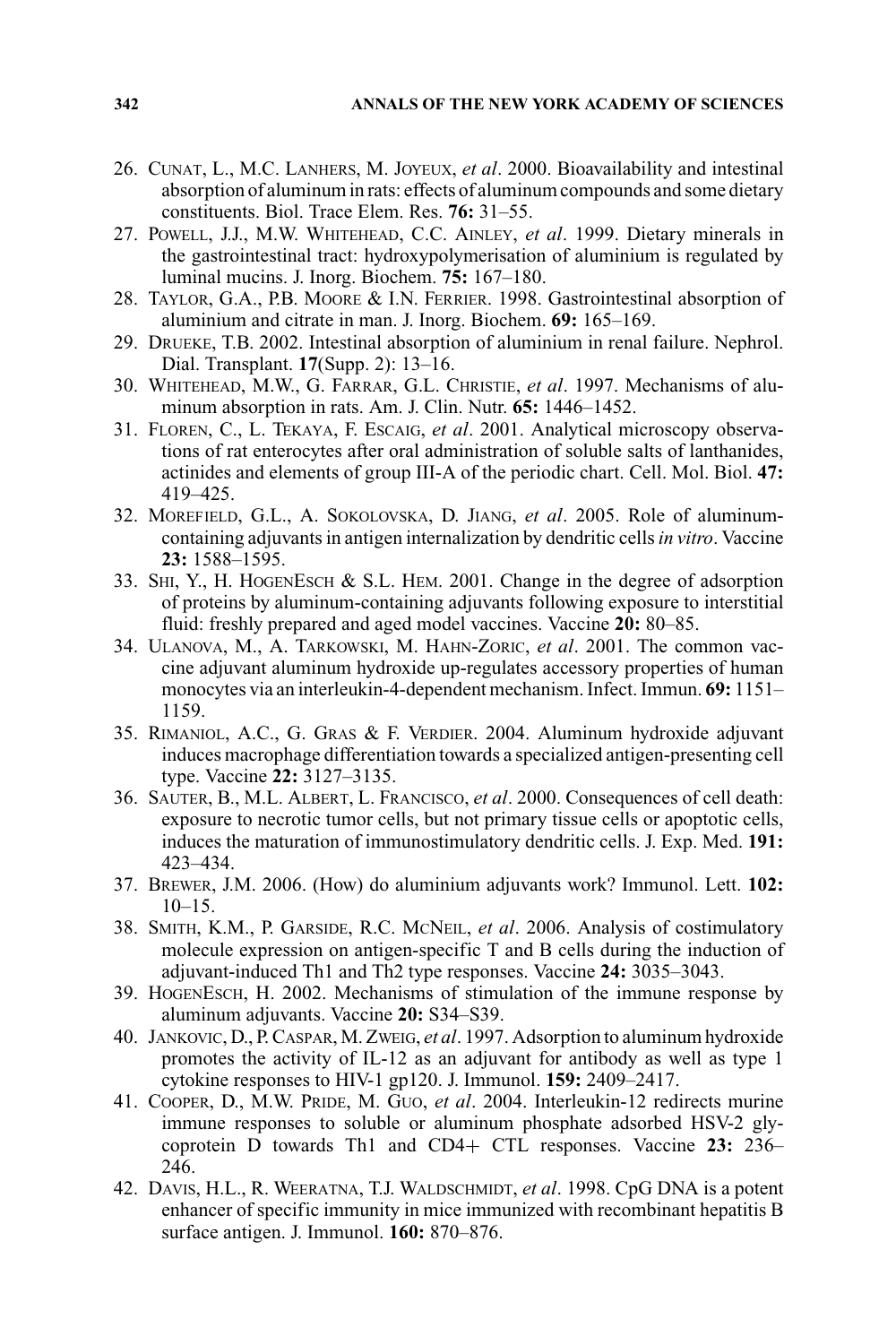- 43. ZHANG, Y., G.H. PALMER, J.R. ABBOTT, *et al*. 2003. CpG ODN 2006 and IL-12 are comparable for priming Th1 lymphocyte and IgG responses in cattle immunized with a rickettsial outer membrane protein in alum. Vaccine **21:** 3307–3318.
- 44. ULMER, J.B., C.M. DEWITT, M. CHASTAIN *et al*. 1999. Enhancement of DNA vaccine potency using conventional aluminum adjuvants. Vaccine. **18:** 18–28.
- 45. COOPER, P.D. 1995. Vaccine adjuvants based on gamma inulin. Pharm. Biotechnol. **6:** 559–580.
- 46. PETROVSKY, N. 2006. Novel human polysaccharide adjuvants with dual Th1 and Th2 potentiating activity. Vaccine **24**(Suppl 2): 26–29.
- 47. ROBERFROID, M.B. 2005. Introducing inulin-type fructans. Br. J. Nutr. **93**(Suppl 1): S13–S25.
- 48. IGLESIAS, E., O. FRANCH & Y. CARRAZANA. 2006. Influence of aluminum-based adjuvant on the immune response to multiantigenic formulation. Viral Immunol. **19:** 712–721.
- 49. WARD, R.J., C.R. MCCROHAN & K.N. WHITE. 2006. Influence of aqueous aluminium on the immune system of the freshwater crayfish Pacifasticus leniusculus. Aquat. Toxicol. **77:** 222–228.
- 50. ASHWOOD, P., R.P. THOMPSON & J.J. POWELL. 2007. Fine particles that adsorb lipopolysaccharide via bridging calcium cations may mimic bacterial pathogenicity towards cells. Exp. Biol. Med. **232:** 107–117.
- 51. VOGELBRUCH, M., B. NUSS & M. KORNER. 2000. Aluminium-induced granulomas after inaccurate intradermal hyposensitization injections of aluminium-adsorbed depot preparations. Allergy **55:** 883–887.
- 52. RIVAS, E., M. GOMEZ-ARNAIZ & J.R. RICOY. 2005. Macrophagic myofasciitis in childhood: a controversial entity. Pediatr. Neurol. **33:** 350–356.
- 53. CHONG, H., K. BRADY & D. METZE. 2006. Persistent nodules at injection sites (aluminium granuloma)—clinicopathological study of 14 cases with a diverse range of histological reaction patterns. Histopathology **48:** 182–188.
- 54. CHEN, W.J., R.J. MONNAT Jr., M. CHEN, *et al*. 1978. Aluminum induced pulmonary granulomatosis. Hum. Pathol. **9:** 705–711.
- 55. SHEPHERD, N.A., P.R. CROCKER & A.P. SMITH. 1987. Exogenous pigment in Peyer's patches. Hum. Pathol. **18:** 50–54.
- 56. URBANSKI, S.J., A.L. ARSENAULT & F.H. GREEN. 1989. Pigment resembling atmospheric dust in Peyer's patches. Mod. Pathol. **2:** 222–226.
- 57. POWELL, J.J., C.C. AINLEY & R.S. HARVEY. 1996. Characterisation of inorganic microparticles in pigment cells of human gut associated lymphoid tissue. Gut **38:** 390–395.
- 58. CHESS, S., D. CHESS, G. OLANDER, *et al*. 1950. Production of chronic enteritis and other systemic lesions by ingestion of finely divided foreign materials. Surgery **27:** 220–234.
- 59. FOGARTY, U., D. PERL & P. GOOD. 1998. A cluster of equine granulomatous enteritis cases: the link with aluminium. Vet. Hum. Toxicol. **40:** 297–305.
- 60. LERNER, A., S. ELURI, D. PERL, *et al*. 2006. Bacterial-aluminum interactions. The role of aluminum in bacterial-induced colitis in IL-10 deficient mice [abstract]. Gastroenterology **130:** 362–363.
- 61. POWELL, J.J., R.S. HARVEY & R.P. THOMPSON. 1996. Microparticles in Crohn's disease—has the dust settled? Gut **39:** 340–341.
- 62. LOMER, M.C., C. HUTCHINSON & S. VOLKERT. 2004. Dietary sources of inorganic microparticles and their intake in healthy subjects and patients with Crohn's disease. Br. J. Nutr. **92:** 947–955.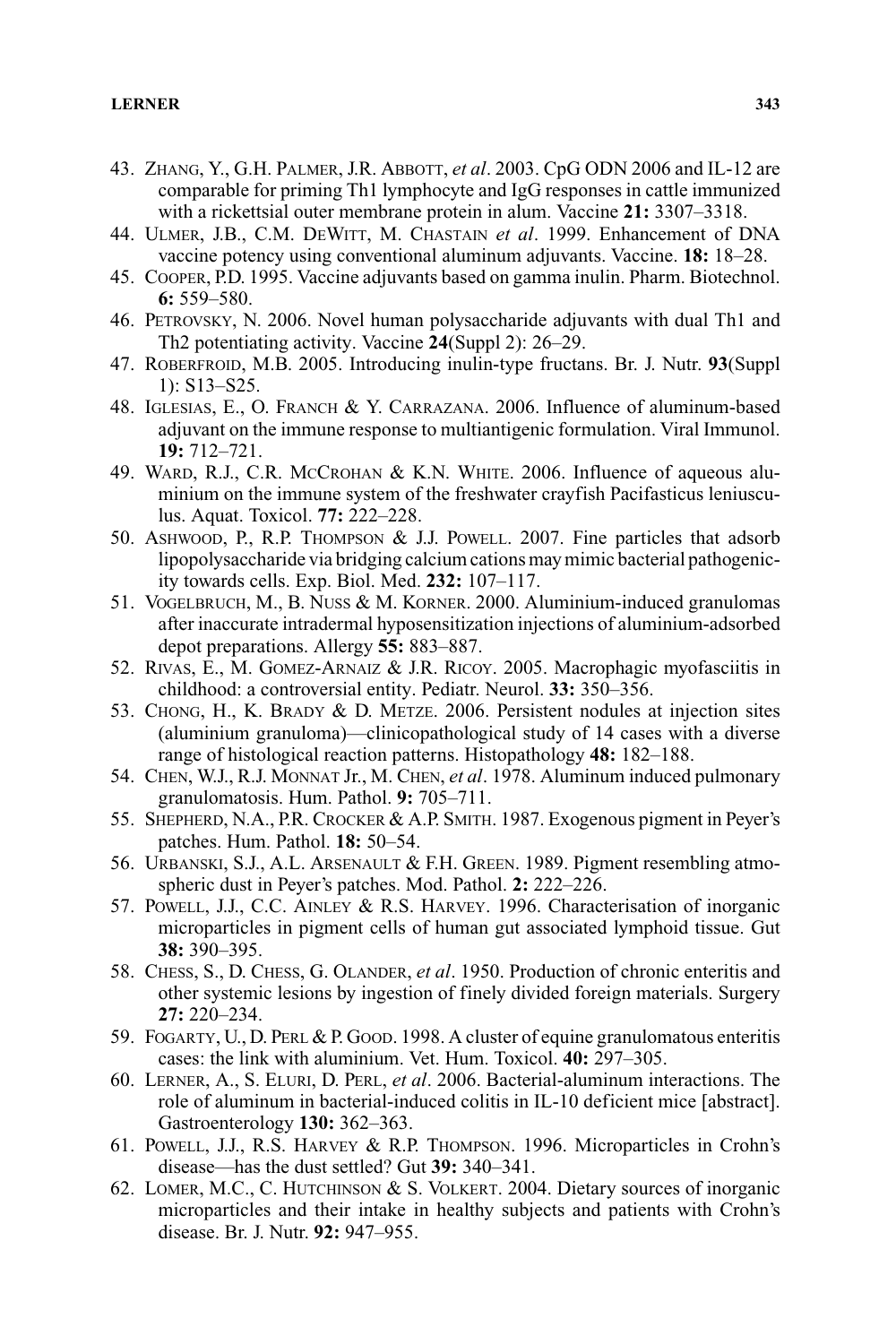- 63. POWELL, J.J., R.S. HARVEY & P. ASHWOOD. 2000. Immune potentiation of ultrafine dietary particles in normal subjects and patients with inflammatory bowel disease. J. Autoimmun. **14:** 99–105.
- 64. MANNHALTER, J.W, H.O NEYCHEV, G.J ZLABINGER, *et al*. 1985. Modulation of the human immune response by the non-toxic and non-pyrogenic adjuvant aluminium hydroxide: effect on antigen uptake and antigen presentation. Clin. Exp. Immunol. **61:** 143–151.
- 65. EVANS, S.M., P. ASHWOOD & A. WARLEY. 2002. The role of dietary microparticles and calcium in apoptosis and interleukin-1beta release of intestinal macrophages. Gastroenterology **123:** 1543–1553.
- 66. LUKIW, W.J., M.E. PERCY & T.P. KRUCK. 2005. Nanomolar aluminum induces proinflammatory and pro-apoptotic gene expression in human brain cells in primary culture. J. Inorg. Biochem. **99:** 1895–1898.
- 67. LOMER, M.C., R.S. HARVEY & S.M. EVANS. 2001. Efficacy and tolerability of a low microparticle diet in a double blind, randomized, pilot study in Crohn's disease. Eur. J. Gastroenterol. Hepatol. **13:** 101–106.
- 68. LOMER, M.C. & S.L. GRAINGER. 2004. Lack of efficacy of a reduced microparticle diet in a multi-centred trial of patients with active Crohn's disease. Eur. J. Gastroenterol. Hepatol. **17:** 377–384.
- 69. GREEN, C., L. ELLIOTT, C. BEAUDOIN, *et al*. 2006. A population-based ecologic study of inflammatory bowel disease: searching for etiologic clues. Am. J. Epidemiol. **164:** 615–623.
- 70. SARTOR, R.B. 2006. Microbial and dietary factors in the pathogenesis of chronic, immune-mediated intestinal inflammation. Adv. Exp. Med. Biol. **579:** 35–54.
- 71. SARTOR, R.B. 2006. Mechanisms of disease: pathogenesis of Crohn's disease and ulcerative colitis. Nat. Clin. Pract. Gastroenterol. Hepatol. **3:** 390–407.
- 72. SAITOH, H., K. TAKAGAKI, T. NAKAMURA, *et al*. 1996. Characterization of mucin in whole-gut lavage fluid obtained from patients with inflammatory bowel disease. Dig. Dis. Sci. **41:** 1768–1774.
- 73. WARD, R.J., Y. ZHANG, R.R. CRICHTON. 2001. Aluminium toxicity and iron homeostasis. J. Inorg. Biochem. **87:** 9–14.
- 74. VAN RENSBURG, S.J., F.C. POTOCNIK, J.N. DE VILLIERS, *et al*. 2000. Earlier age of onset of Alzheimer's disease in patients with both the transferrin C2 and apolipoprotein E-epsilon 4 alleles. Ann. N.Y. Acad. Sci. **903:** 200–203.
- 75. FOSMIRE, G.J., S.J. FOCHT & G.E. MCCLEARN. 1993. Genetic influences on tissue deposition of aluminum in mice. Biol. Trace Elem. Res. **37:** 115–121.
- 76. MORRIS, C.M., J.M. CANDY, A.E. OAKLEY, *et al*. 1989. Comparison of the regional distribution of transferrin receptors and aluminium in the forebrain of chronic renal dialysis patients. J. Neurol. Sci. **94:** 295–306.
- 77. LOMER, M.C., K. KODJABASHIA, C. HUTCHINSON, *et al*. 2004. Intake of dietary iron is low in patients with Crohn's disease: a case-control study. Br. J. Nutr. **91:** 141–148.
- 78. GIANNINI, S. & C. MARTES. 2006. Anemia in inflammatory bowel disease. Minerva Gastroenterol. Dietol. **52:** 275–291.
- 79. REVEL-VILK, S., H. TAMARY, E. BROIDE, *et al*. 2000. Serum transferrin receptor in children and adolescents with inflammatory bowel disease. Eur. J. Pediatr. **159:** 585–589.
- 80. AUTHIER, F.J., S. SAUVAT, C. CHRISTOV, *et al*. 2006. AlOH3-adjuvanted vaccineinduced macrophagic myofasciitis in rats is influenced by the genetic background. Neuromuscul. Disord. **16:** 347–352.